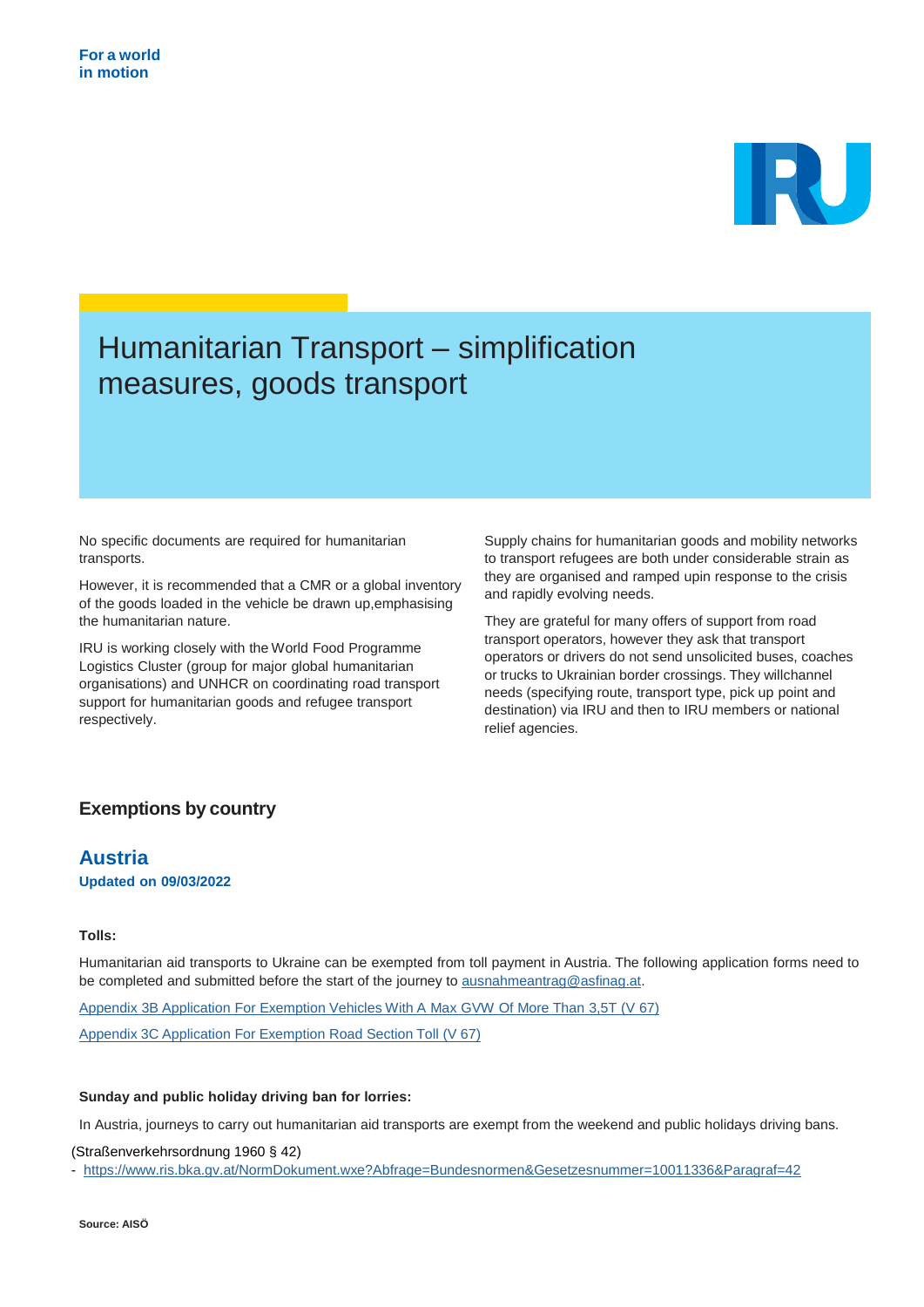### **Czech Republic**

### **Updated on 05/03/2022**

### **Tolls:**

Exemptions of vehicles over 3.5 tonnes of weight for humanitarian purposes in connection with the crisis in Ukraine from the toll payment duty.

These instructions apply to transit of vehicles through the Czech Republic in the case of:

- Transport of humanitarian aid to Ukraine by vehicles registered in the Czech Republic and abroad
- These conditions apply for both journeys (there and back)

Find here the [procedure](https://mytocz.eu/en/Hum_UA) to be followed when reporting transit of vehicles over 3.5 tonnes of weight, bringinghumanitarian aid to Ukraine through the Czech Republic.

**Source: Cesmad Bohemia**

### **Denmark**

### **Updated on 07/03/2022**

#### **Driving and rest times (social legislation in road transport):**

The Danish Transport Authority has announced temporary exemptions of driving and rest time rules for road transport operators.

The following exceptions apply immediately for commercial transport of emergency aid to Ukraine, **valid to 3 April**:

- The maximum daily driving time is increased from 9 to 11 hours
- The maximum weekly driving time is increased from 56 to 60 hours
- The maximum driving time per two consecutive weeks is increased from 90 to 96 hours
- The maximum driving time before a break is increased from 4.5 to 5.5 hours
- Permission is granted for rest to take place in the vehicle

Non-commercial transport of emergency aid to Ukraine is completely exempt from having to comply with the driving and rest time regulations.

### **Additional notes:**

"Emergency assistance" means assistance provided in an emergency situation such as a natural disaster, famine, war or conflict situation. "Non-commercial transport of emergency aid" means transport provided free of charge, where the transported goods are for distribution to people in need in an emergency situation.

If the transport operator receives payment for the transport, the journey will be covered by the driving and rest time regulations. If the transport company does not receive any form of remuneration, the transport will be exempt from driving and rest time regulations.

More information (in Danish): [here](https://dtl.eu/nyheder-og-presse/nyhedsbrev/korsel-til-og-fra-ukraine-kore-og-hviletidsregler-lempes-frem-til-3-april/) and [here.](https://www.fstyr.dk/da/Lister/Nyheder/Nyheder/2022/03/Midlertidig-undtagelse-p%C3%A5-koere--og-hviletidsomraadet-i-forbindelse-med-krisesituationen-i-Ukraine)

**Sources: DTL, DanishTransport Authority**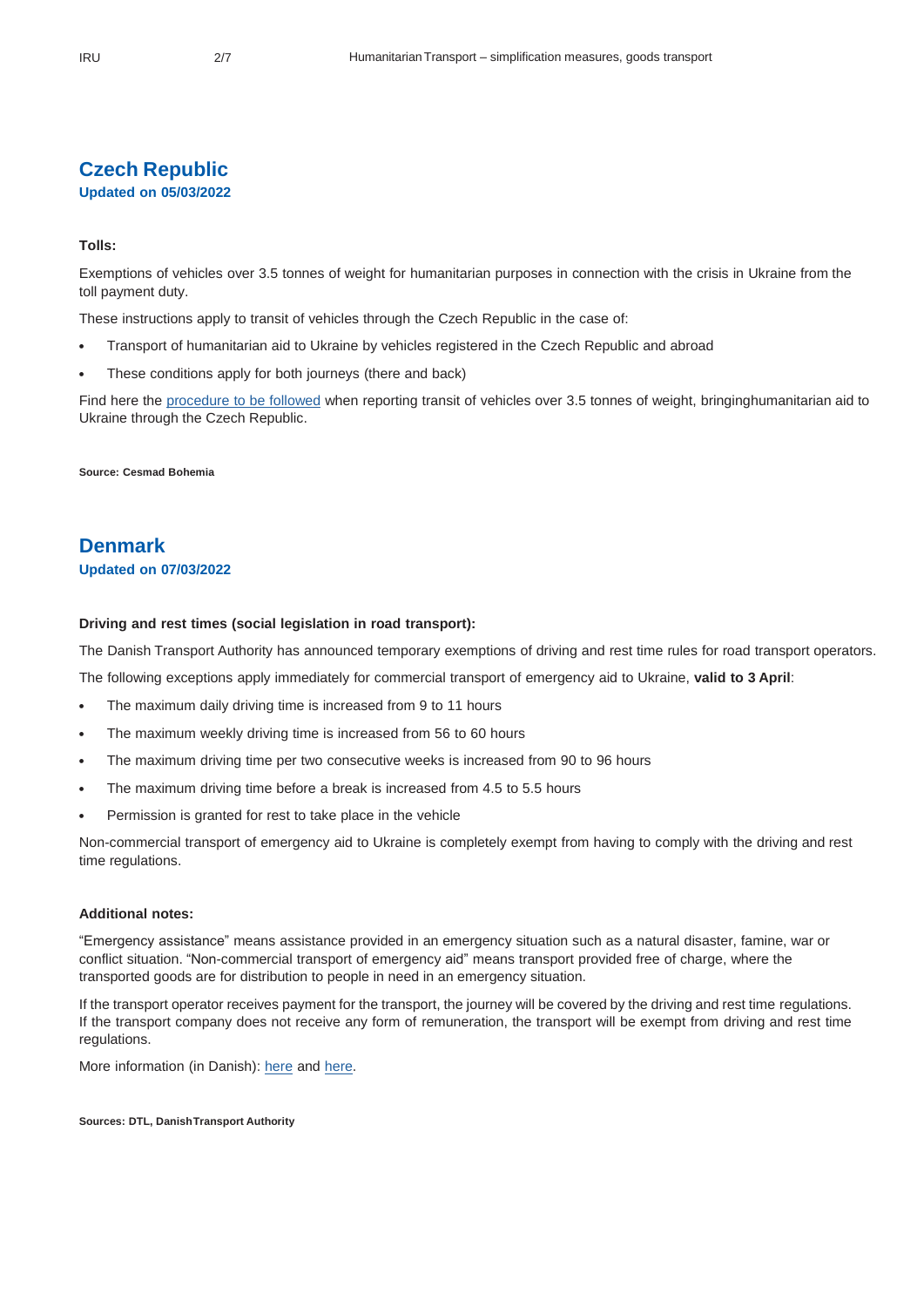### **France Updated on 23/06/2022**

### **Tolls:**

The French Ministry of Transport has communicated about the exemption of tolls in France for humanitarian aid convoys and the procedures to follow.

NGOs or organising authorities must contact the Association des Sociétés Françaises d'Autoroutes (ASFA) by sending an email to [asfa@autoroutes.fr](mailto:asfa@autoroutes.fr) to request a "pass" for French tolls encountered on the planned route of convoys heading to foreign countries.

The situation is different for movements within France, as for goods being transported to concentration points on French territory before being shipped to Ukraine. In this case, ASFA will deal with the issue on a case-by-case basis inconjunction with the motorway concession companies.

### **Sunday and public holiday driving ban for lorries:**

Bans on the circulation of heavy-duty goods vehicles weighing more than 7.5 tonnes are lifted until 2 October 2022 inclusive for vehicles transporting goods for humanitarian purposes. This applies to vehicles heading to Ukraine and neighbouring countries, with the exception of Russia and Belarus, or bound for depots within France to be consolidated with other humanitarian loads. Empty returns are also included in the exemption.

### **Lifting of heavy duty goods vehicle driving bans for hydrocarbon transport:**

Bans on the circulation of heavy duty goods vehicles weighing more than 7.5 tonnes are lifted until 10 April 2022 inclusive for vehicles transporting hydrocarbon products, with the exception of butane, propane and gases for industrial use. Empty returns are also included in the exemption.

### [More information](https://www.legifrance.gouv.fr/jorf/id/JORFTEXT000045379671)

Drivers who make use of these derogations must be able to justify compliance in written form or digitally in case of control.

#### **Covid-19 entry conditions:**

The French Ministry of Ecological Transition, responsible for transport, has announced the following measures, applicable immediately:

- Exemption for all travellers coming from Russia and Ukraine from COVID testing before departure, including those who are not vaccinated, as well as an exemption from needing to show a sanitary pass.
- Removal of the compelling reason for non-EU travellers coming from Ukraine or Russia to enter France.

**Source: AFTRI**

### **Germany Updated on 07/03/2022**

### **Maut/Tolls:**

When transporting donated food, clothing, blankets, etc., no toll is charged in Germany. Information on the requirements for toll exemption and on practical implementation (proof, switching off the OBU, possible temporaryregistration of vehicles with Toll Collect) can be found in [this leaflet.](https://www.bag.bund.de/SharedDocs/Downloads/DE/Chefredaktion/2022/Merklblatt_Mautbefreiung_ukraine_konflikt.pdf?__blob=publicationFilev%3D1)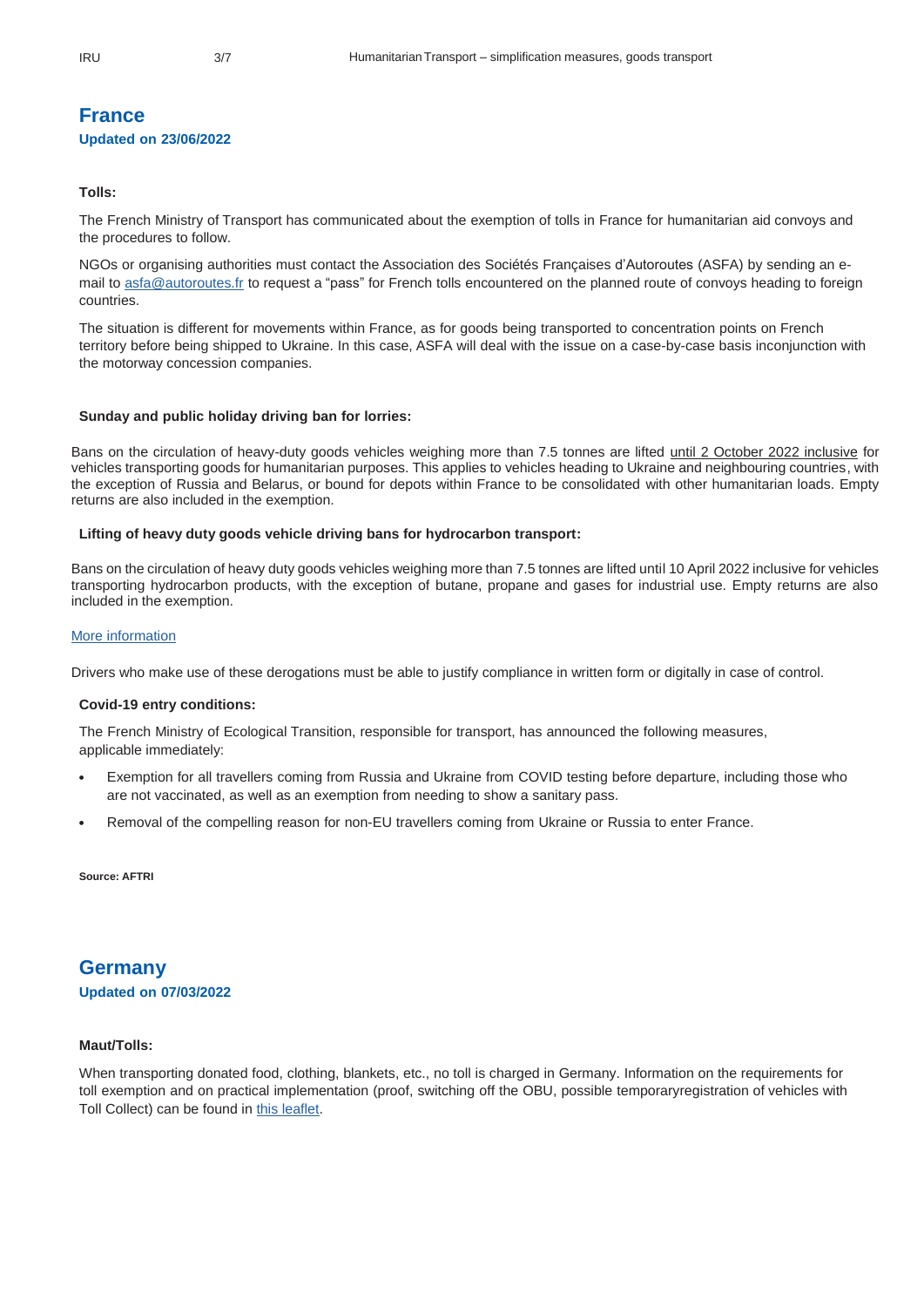### **Sunday and public holiday driving ban for lorries:**

The Federal Ministry of Digital Affairs and Transport (BMDV) has asked federal states to grant exemptions from the ban on HGVs driving on Sundays and public holidays. The exemptions are to apply to transports in the direction of theUkrainian border for direct or indirect humanitarian support to Ukraine (including any directly required empty runs).

The German authority Bundesamt für Güterverkehr (BAG) has now published a list of the federal states that are granting exemptions from the driving ban for humanitarian transports towards the Ukrainian border runder the headline "Lkw Sonnund Feiertagsfahrverbot:"

[https://www.bag.bund.de/SharedDocs/Standardartikel\\_Buehne/Infobox\\_Hilfsguetertransporte\\_Ukraine.html](https://www.bag.bund.de/SharedDocs/Standardartikel_Buehne/Infobox_Hilfsguetertransporte_Ukraine.html)

### **Community licence / market access:**

Regulation (EC) No 1072/2009 provides in its Article 1(5)(e) that the carriage of medicines, medical supplies and equipment and other goods intended for the relief of urgent emergencies (in particular natural disasters), as well as empty journeys made in connection therewith, shall not be subject to a Community licence and shall be exempt fromany requirement for a transport authorisation.

#### **Driving and rest times (social legislation in road transport):**

According to Art. 3(d) of the relevant EU Regulation (EC) No 561/2006, vehicles - including vehicles used for noncommercial transport for humanitarian aid - used in emergency or rescue operations are exempted from the application of the rules on driving times and rest periods. The above-mentioned conditions of the exemption must all be met, in particular the specific journey must not tolerate any postponement or delay due to compliance with theprescribed rest periods.

The BMDV as well as the BAG expressly support the diverse offers of help that are currently being made by companies, citizens and aid organisations. These offers, which have been made in such a short time, show greatsolidarity with the citizens of Ukraine.

However, we ask all drivers to pay careful attention while on the road in road traffic, especially in this emergency situation. The risk of road accidents increases when drivers are overtired. The use of the exemption must not impairgeneral road safety. Every entrepreneur and driver must - irrespective of any relevant exemption regulations - checkwhether the driver is physically fit and able to carry out the journey safely before starting the actual journey.

Official information by BAG [here.](https://www.bag.bund.de/SharedDocs/Standardartikel_Buehne/Infobox_Hilfsguetertransporte_Ukraine.html)

**Source: BGL**

**Hungary Updated on 04/03/2022**

In Hungary, humanitarian consignments are exempt from transport restrictions by default. However, a short declaration in Hungarian must be completed.

Government Decree 190/2008 (VII. 29.) provides for the restriction of heavy goods vehicles. According to Article 5.(2)2of the Decree, the traffic restriction does not apply to trucks of environmental class 7 (EURO 3) or higher carrying consignments of a humanitarian nature at the initiative of a humanitarian organisation.

Annex 4 of the Decree contains the declaration (see attached document when opening the [Flash](https://www.iru.org/intelligence/flash-info/hungary-exemption-transport-restrictions-humanitarian-consignments) Info post) which mustbe completed and carried by the driver in order to benefit from the exemption.

**Source: MKFE**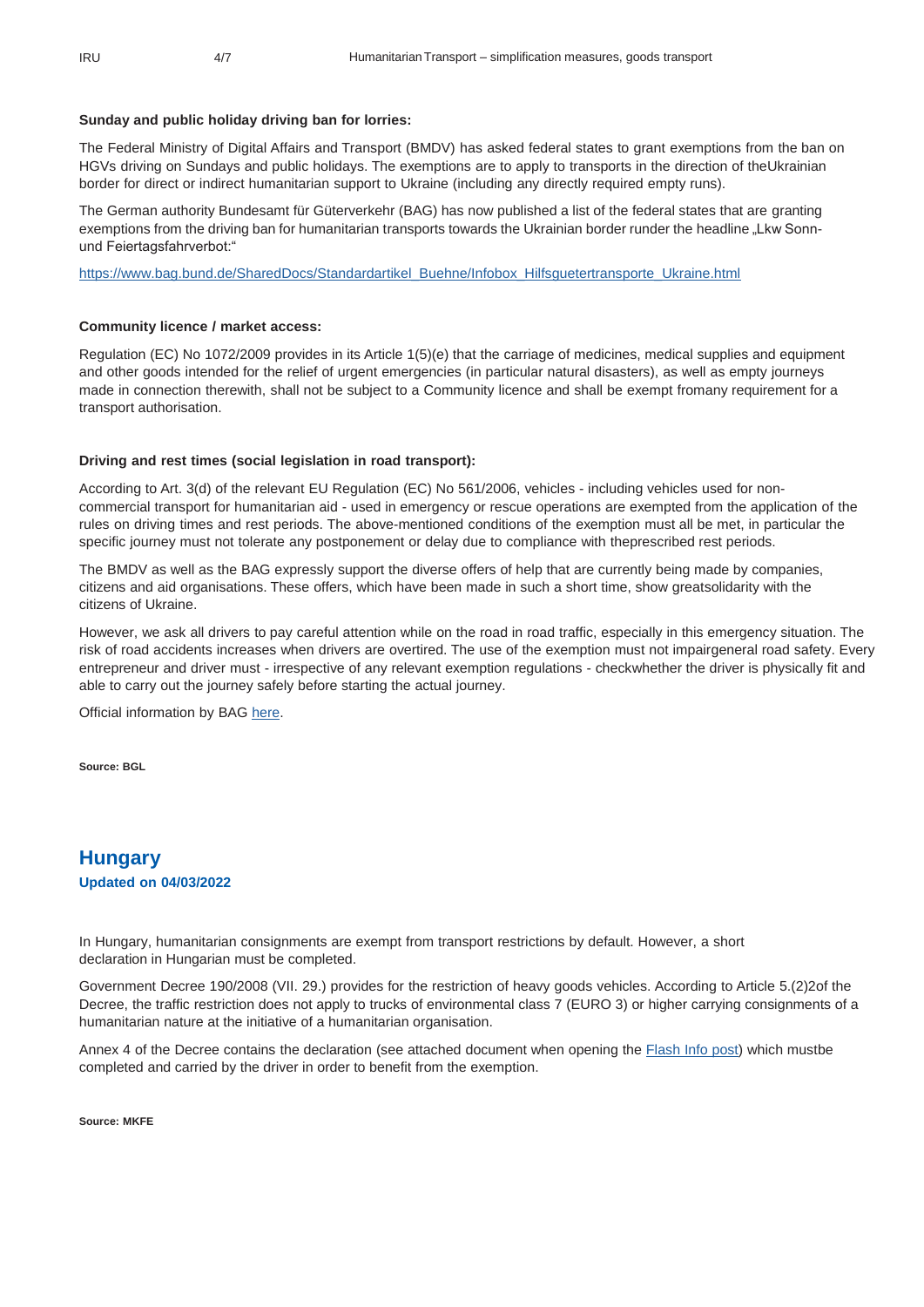### **Italy Updated on 15/03/2022**

According to Art. 3(d) of the relevant [EU Regulation \(EC\) No 561/2006,](https://eur-lex.europa.eu/legal-content/EN/ALL/?uri=CELEX%3A32006R0561) vehicles used for rescue operations are exempted from the application of the rules on driving times and rest periods.

In addition, based on the agreement between Italy and Ukraine on the reciprocal regulation of road transport of March 1988, the aforementioned vehicles are exempted from the obligation to possess bilateral authorisations if they carry medical treatment items for urgent relief efforts.

**Source: Confetra**

### **Poland Updated on 04/03/2022**

#### **Tolls:**

The Polish government has decided to allow travel for trucks through Poland without having to pay tolls via its e-toll system.

Organisations planning to transport humanitarian aid are requested to provide the following information:

- number of vehicles in the convoy,
- vehicle registration numbers,
- indication of the country of registration of vehicles, and
- if possible, the approximate period of travel on Polish territory (in both directions).

In order to obtain an exemption for individual vehicles or a convoy with humanitarian aid, all of the above-mentionedinformation should be sent to the Ministry of Infrastructure by e-mail to: [humanitarianaid@mi.gov.pl.](mailto:humanitarianaid@mi.gov.pl)

In addition, if the route of a vehicle or convoy with humanitarian aid runs through one of the toll motorway sectionsmanaged by private companies, it is possible to exempt these vehicles from the obligation to pay the toll, provided that they contact the relevant concessionaire in advance and provide information also to the above-mentioned address.

Here are the contact details for all tolled motorways in Poland:

- A1 Motorway Gdańsk-Toruń [Concessionaire:](https://a1.com.pl/kontakt/) Gdańsk Transport Company S.A.
- Autostrada A2 Świecko-Nowy Tomyśl, Nowy Tomyśl-Konin [Concessionaires: Autostrada Wielkopolska S.A.,](https://www.autostrada-a2.pl/contact) Autostrada [Wielkopolska II S.A.](https://www.autostrada-a2.pl/contact)
- A4 motorway Katowice-Kraków [Concessionaire:](https://www.autostrada-a4.com.pl/pl/kontakt/dane-teleadresowe) Stalexport Autostrada Małopolska S.A.

### **Driving and rest times (social legislation in road transport):**

From 4 March to 2 April 2022, temporary derogations of the provisions on driving times, breaks and rest periods fordrivers engaged in domestic and international road transport of passengers and goods apply in Poland.

Temporary derogations from Art.6 sec. 1-3, Art.7 and Art 8 sec.8 of [Regulation](https://eur-lex.europa.eu/legal-content/EN/ALL/?uri=CELEX%3A32006R0561) (EC) No 561/2006 apply as follow:

- 1. the daily driving time may not exceed 11 hours;
- 2. weekly driving time may not exceed 60 hours;
- 3. the total driving time for two consecutive weeks may not exceed 96 hours;
- 4. after the driving period of five and a half hours, the driver is entitled to a continuous break of at least 45 minutes;
- 5. the driver, if he chooses to do so, may also use the regular weekly rest period in the vehicle, as long as he has suitable sleeping places for each driver and the vehicle is stationary.

Drivers who take advantage of these derogations must enter handwritten cases on the back of the analog tachographrecord sheet or digital tachograph printout.

The application of temporary derogations must not deteriorate the working conditions of drivers and the level of roadsafety.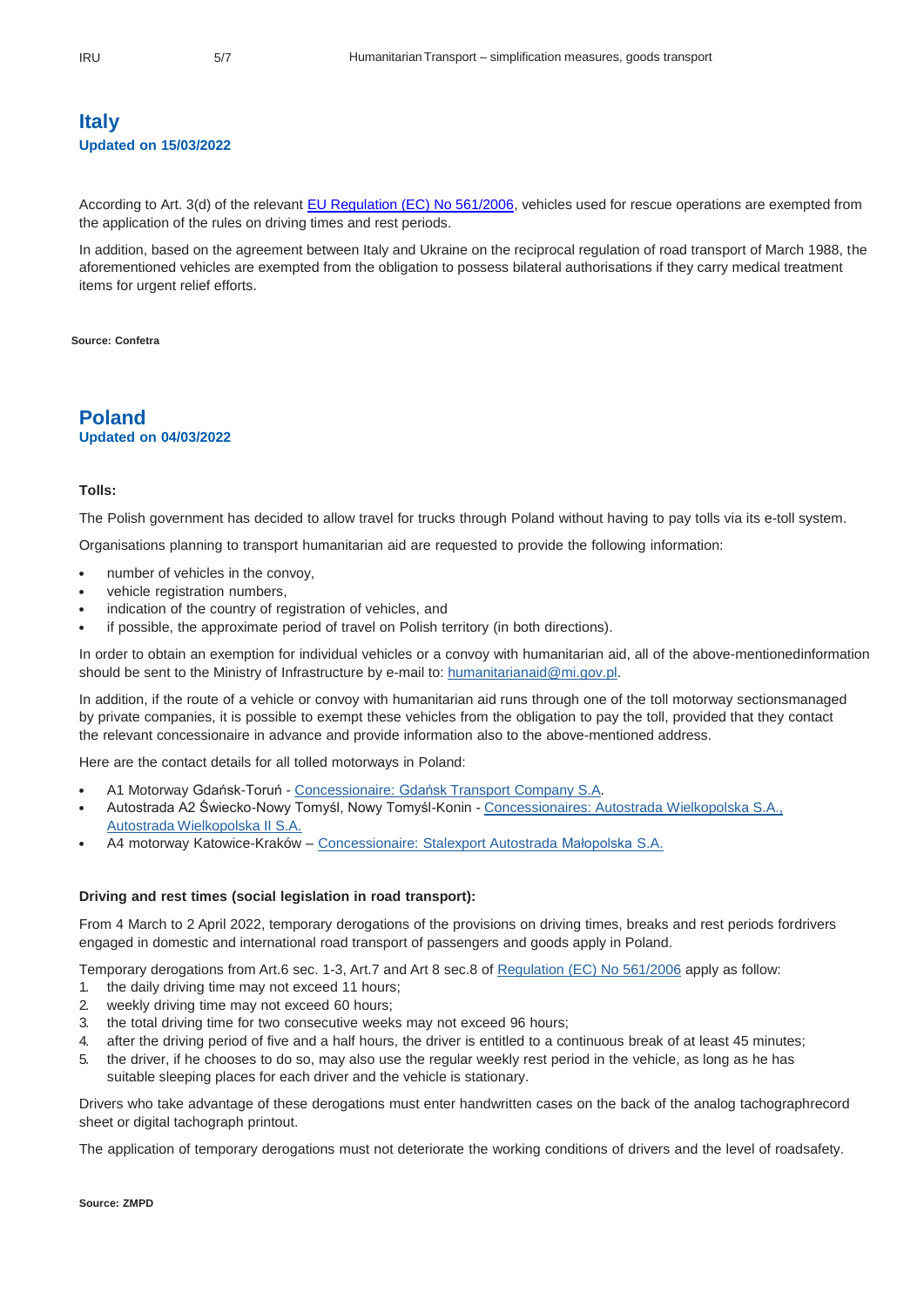### **Romania Updated on 15/06/2022**

### **Driving and rest times (social legislation in road transport):**

Derogations on driving and rest times ended on 14 April 2022. The measure was not further extended.

#### **Tolls:**

Vehicles that carry out humanitarian road transports on Romanian territory, or transit Romania for this purpose, benefit from an exemption from toll payments.

In order to obtain a toll exemption, the national authorities of the states organising the humanitarian mission, or the international organisations arranging the transport, must send a request to the Department for Emergency Situations (DSU). The request must be sent by e-mail to [dsu@mai.gov.ro](mailto:dsu@mai.gov.ro) at least one working day before entering Romania. It must include the registration numbers of each vehicle and copies of their registration certificates.

**Source: UNTRR**

### **Slovakia**

### **Updated on 21/04/2022**

### **Tolls:**

Due to the current situation in Ukraine, transport of humanitarian aid and refugees is exempted from toll payments in Slovakia. The vehicle operator or driver must prove that the transportation of humanitarian aid or refugees is certified by the state administration body. It is also necessary to register the vehicle, which will be carrying the humanitarian transport.

#### Information for foreign hauliers:

In this case, for the transport of humanitarian aid or refugees, the certificate of the foreign administration body must be also confirmed:

- if the humanitarian aid is unloaded in Slovakia by the [Ministry of Interior of the Slovak Republic](https://www.minv.sk/)
- in case of transit of the humanitarian aid through Slovakia by the [Ministry of Foreign Affairs of the Slovak Republic.](https://www.mzv.sk/)

#### **How to register**

The easiest way to register your vehicle (over 3,5 t) as being exempt from electronic tolls is to apply for registration through the [toll contact point.](https://www.emyto.sk/en/customer-points/list)

The application must include:

- confirmation of the state administration body including the time limit of the journey
- vehicle registration number
- signature and stamp
- email contact

#### Retroactivity of the exemption from the toll payment for humanitarian aid

The exemption from toll payments in Slovakia also applies retroactively from 26 February 2022. In the event that the vehicle operator or driver has made a toll payment from this date for the transport of humanitarian aid or refugees, the law gives them the opportunity to request the toll administrator to return the payment no later than six months from the end of the emergency situation in Slovakia.

### How to request a toll refund

The haulier can request a refund by sending an email to [info@emyto.sk,](mailto:info@emyto.sk) through the customer portal a[t http://www.emyto.sk/,](http://www.emyto.sk/) or in person at the toll contact point.

#### **Sunday and public holiday driving ban for lorries:**

Vehicles transporting humanitarian aid are exempted from driving bans in Slovakia.

In the section 39, letter g) of the regulation of the National [Council of the Slovak Republic,](https://www.slov-lex.sk/pravne-predpisy/SK/ZZ/2009/8/20220331) motor vehicles with a maximum permissible gross vehicle weight exceeding 7,500 kg and motor vehicles with a maximum permissible gross vehicle weight exceeding 3,500 kg with a trailer used for transport of humanitarian aid are exempted from the driving restrictions.

The detailed driving bans in Slovakia are available on **IRU Journey Planning Information**.